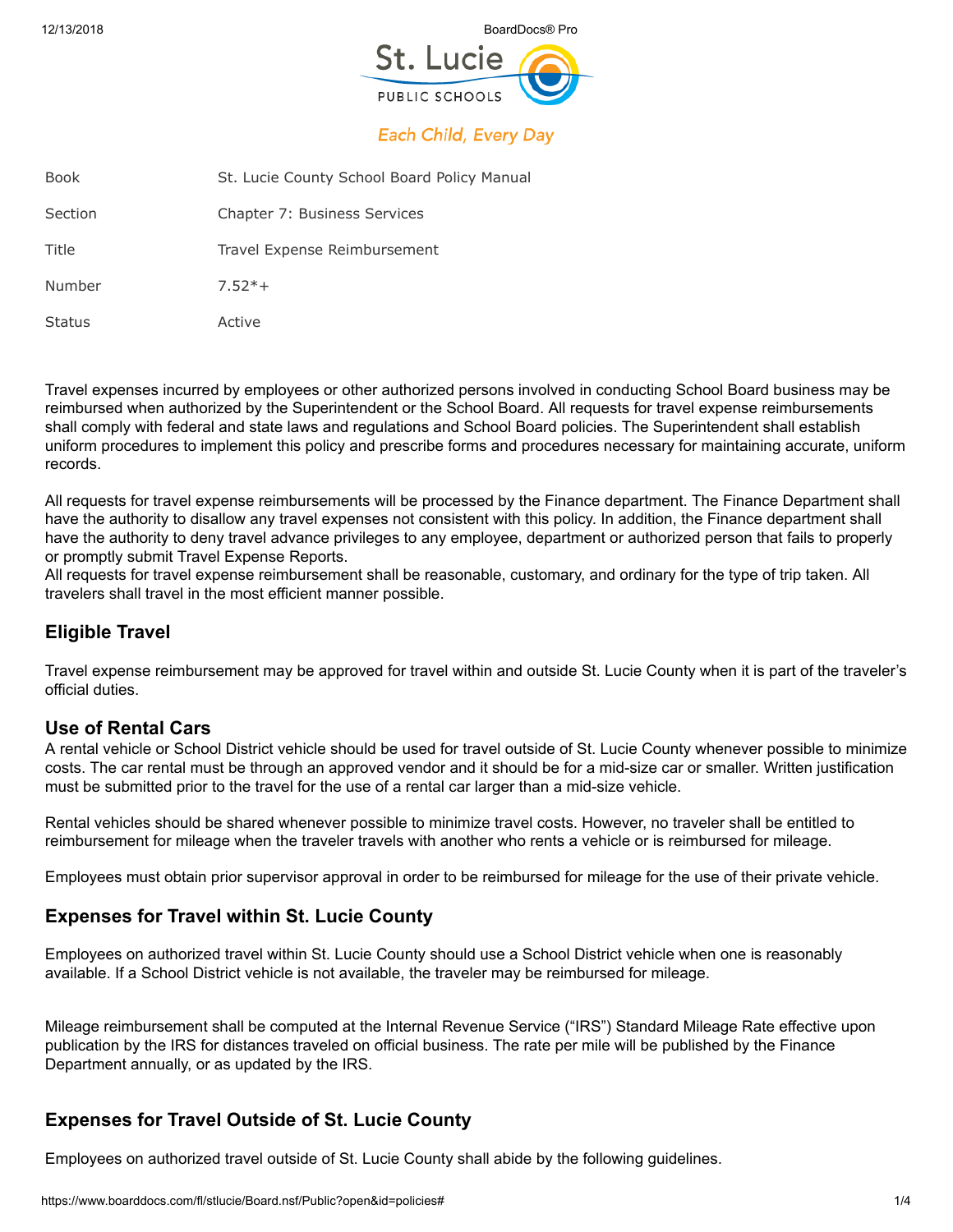1. Maximum Expenses

a. The Superintendent, or designee, may approve travel expenses for a single trip up to a maximum of \$3,500, excluding registration fees and tuition.

b. Administrators reporting directly to the Superintendent may approve travel expenses for employees they supervise for a single trip up to a maximum of \$2,500, excluding registration fees and tuition.

### 2. Approval Requirements

Travelers must obtain the proper approval prior to the travel occurring.

a. Board members: Individual Board members may approve their own travel.

- b. The Superintendent may approve their own travel.
- c. Cabinet Members: Approval by the Superintendent, or designee, is required.
- d. District Administrators and District Staff: Approval by the supervising Cabinet member is required.
- e. Principals: Approval by their supervising Executive Director of Schools is required.

f. Non-school site employees: Approval by their immediate supervisor and the supervising administrator at the Chief Officer level is required.

g. Assistant Principal/School site employees: Approval by the Principal is required.

3. Maximum Number of Employees

a. One teacher in each teaching subject-area may be selected by a Principal to attend a national meeting of the teacher's subject-area field.

4. Reimbursement of Expenses by Other Agencies

Employees who are requested or directed to attend conferences or conventions sponsored by the Florida Department of Education, or by other institutions or vendors, may be approved for travel when the School District is reimbursed in full for such travel.

# **Reimbursement of Expenses**

Reimbursable expenses will not be paid until after the traveler has returned from the trip and submitted to the Accounts Payable Department an Out of District Travel Expense Report with required supporting documents attached. The following exceptions related to cash advances, direct payments to vendors for meals and lodging in connection with travel and required advance registration fees may apply:

#### A. Cash Advancements

Cash advancements to travelers in an amount not to exceed the estimated out-of-pocket reimbursable expenses, which may not exceed the approved maximum, may be authorized by their supervisor. The traveler shall submit a final accounting with all necessary supporting documents within ten (10) working days following return from the trip. The traveler must refund the amount of cash advancement exceeding the approved actual expenses. Any balance due to the traveler will be paid as part of the travel expense reimbursement process.

#### B. Travel Reimbursements to Non-School Board Employees

All direct reimbursement to non-School Board employees (referred to as "vendors" by Accounts Payable) for authorized travel shall be authorized in the contract with the vendor and shall comply with federal andstate law and School Board policies. A final accounting for the travel with all necessary supporting documents shall be provided with the vendor's next invoice but in no event more than sixty (60) days after the travel ended.

#### C. Travel Arrangements for Airline Travel

Each traveler shall make their own airline reservations. Prior to an employee making airline reservations, the employee must obtain two (2) complete lists of available airfares from different sources, indicating the departing and destination cities, as well as the cost of the airline ticket. The listings must be attached to the reimbursement request. Acceptable listings can be obtained from a travel agency or Internet providers.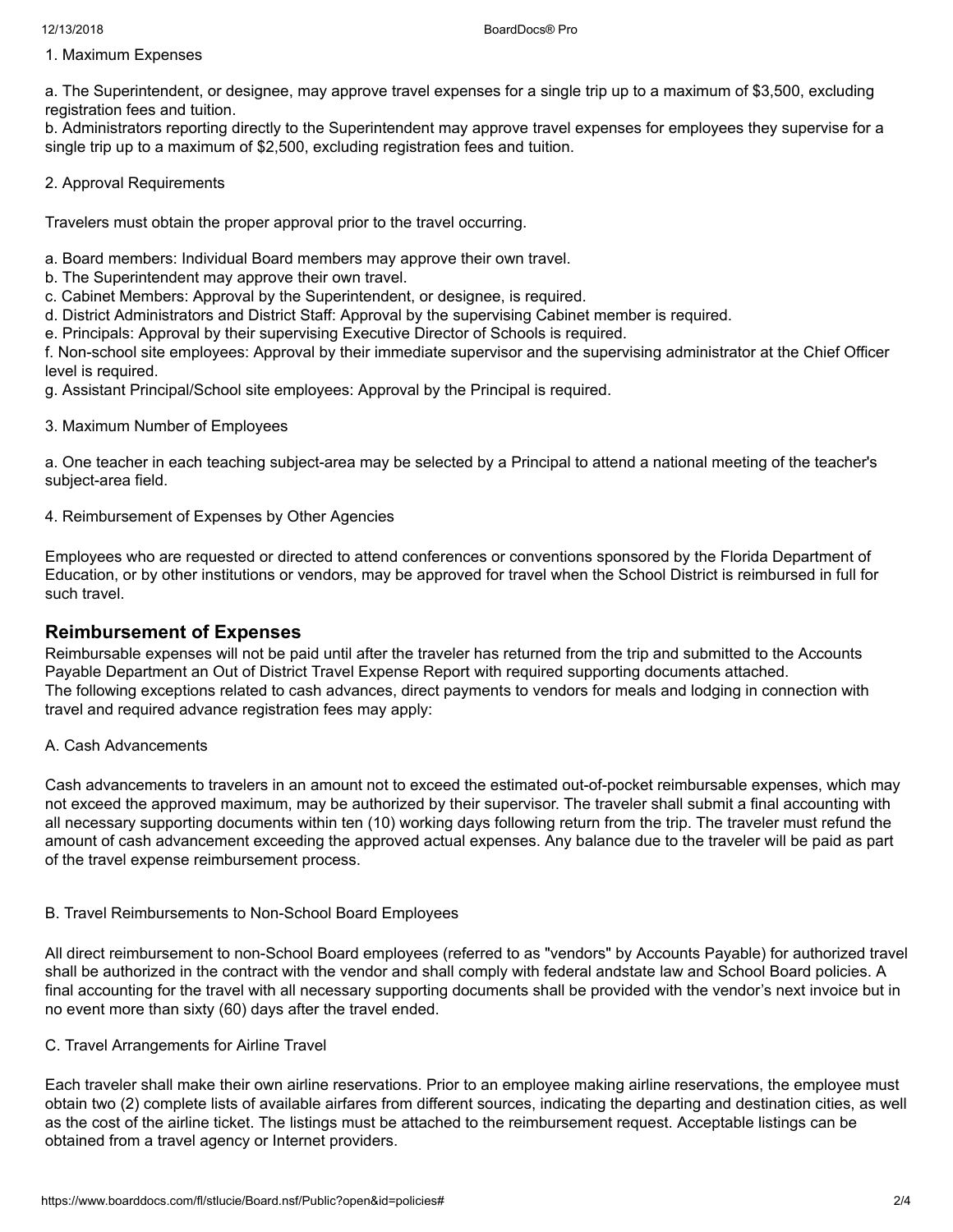# **Travel Expenses Not Authorized**

Travel expense reimbursement shall not be authorized for:

A. Any employee who received college credit for work done while in attendance at a workshop, seminar, conference, or similar meeting.

- B. No tips or gratuities of any kind.
- C. Upgrade costs: employees will not be reimbursed for the cost of upgrades related to travel.
- D. Additional costs for extending a business trip for personal reasons.

# **Travel Expenses Paid from Grant Funds**

For travel paid with Federal funds, the travel authorization must include documentation that demonstrates that (1) the participation in the event by the individual traveling is necessary to the grant award, and (2) the costs are reasonable and consistent with the School Board's travel expense reimbursement policies. All travel reimbursement requests must be submitted to Accounts Payable prior to the grant closing.

# **Travel Expenses Paid from School Internal Fund Accounts**

Travel expenses paid from school Internal Fund accounts shall comply with the School Board's travel expense reimbursement policies.

# **Travel Expenses of Other Authorized Persons**

The School Board may pay the travel expenses for:

A. A person who contributes services as an advisor or consultant.

B. A person who is a candidate for an executive or professional position.

Travel for such persons must have been approved by the Superintendent or designee and the travel reimbursement shall comply with the School Board's travel expense reimbursement policies. All documents must be submitted with the Out of District Travel Expense Report to the Accounts Payable Department within ten (10) days of the end of travel.

## **Reimbursement Guidelines**

Reimbursement amounts for travel expenses shall be in accord with the following guidelines:

A. Transportation By Privately Owned Vehicle

1. The amount shall be calculated using the mileage for a round trip according to a current Florida Department of Transportation map or approved internet map service. Necessary local vicinity travel shall be shown separately on the voucher.

2. Necessary parking and storage fees; bridge, road, ferry, and tunnel tolls (receipt required).

3. Private vehicles should be shared whenever possible to minimize travel costs.

4. Reimbursement for use of private vehicles must not exceed the most economical airfare, when scheduled airline service is available, and accompanying rental car costs if a rental car is also required because the traveler traveled to the location by airline.

#### B. Transportation by Common Carrier

Travelers may be reimbursed for expenses incurred for common carrier transportation (train, bus, commercial airline operating scheduled flights, or rental car from an established rental car agency) at the most economical rate. Associated taxi and bus fares will be reimbursed. Set charges for baggage will be reimbursed (no more than 2 bags and overweight fees will not be reimbursed). Original receipts are required for all common carrier transportation. No tips or gratuities of any kind shall be reimbursed.

Under no circumstances is an employee authorized to travel using a private aircraft or a non-commercial/non-registered seagoing vessel while on official School Board business.